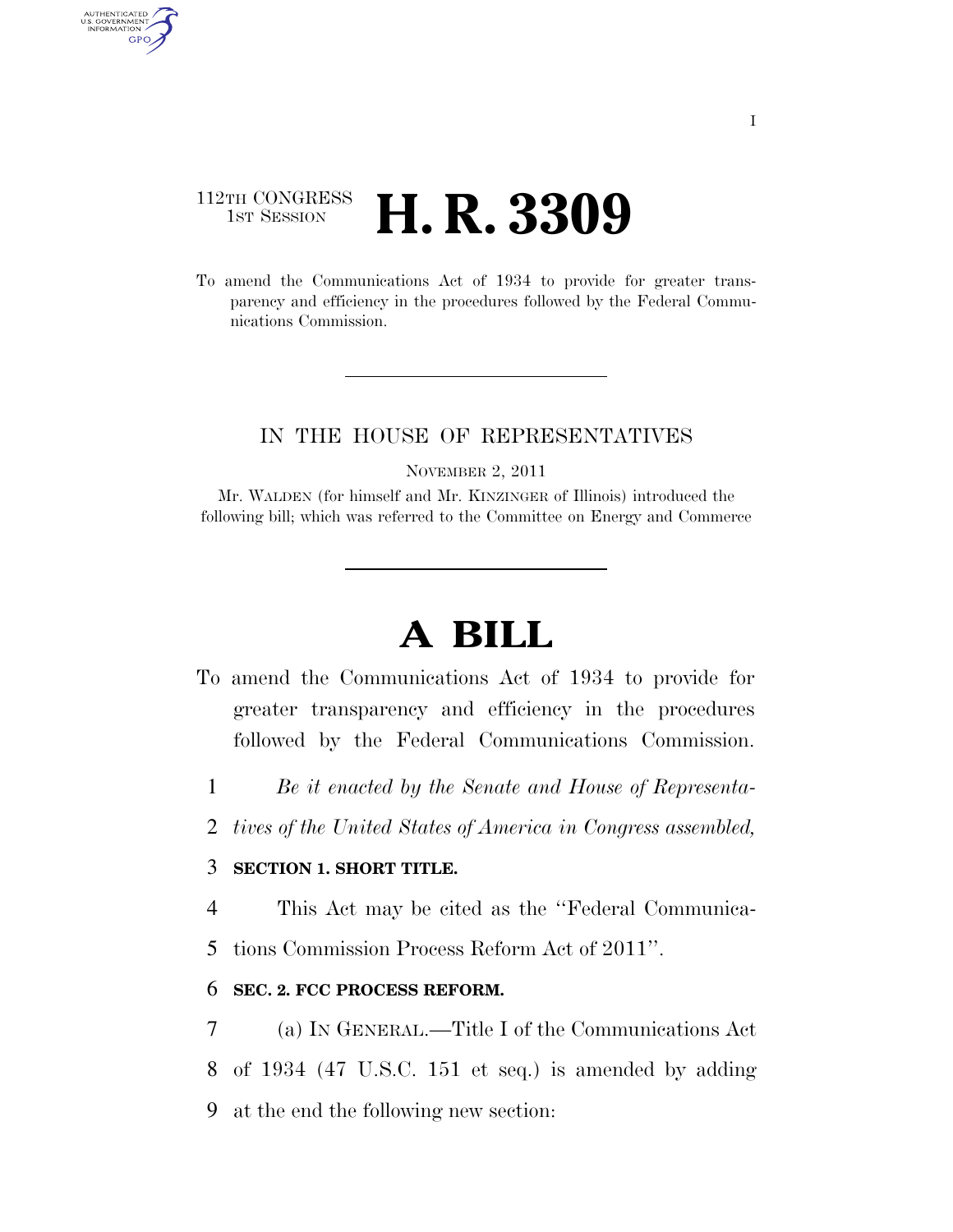#### **''SEC. 13. TRANSPARENCY AND EFFICIENCY.**

2 "(a) RULEMAKING REQUIREMENTS.—

 ''(1) REQUIREMENTS FOR NOTICES OF PRO- POSED RULEMAKING.—The Commission may not issue a notice of proposed rulemaking unless the Commission provides for a period of not less than 30 days for the submission of comments and an addi- tional period of not less than 30 days for the sub- mission of reply comments on such notice and the Commission includes in such notice the following:  $((A)$  Either—  $"$ (i) an identification of 13 ''(I) a notice of inquiry, a prior 14 notice of proposed rulemaking, or a notice on a petition for rulemaking issued by the Commission during the 3-year period preceding the issuance of the notice of proposed rulemaking concerned and of which such notice is a logical outgrowth; or  $\text{``(II)}$  an order of a court review-22 ing action by the Commission or oth-erwise directing the Commission to

act that was issued by the court dur-

- ing the 3-year period preceding the
- issuance of the notice of proposed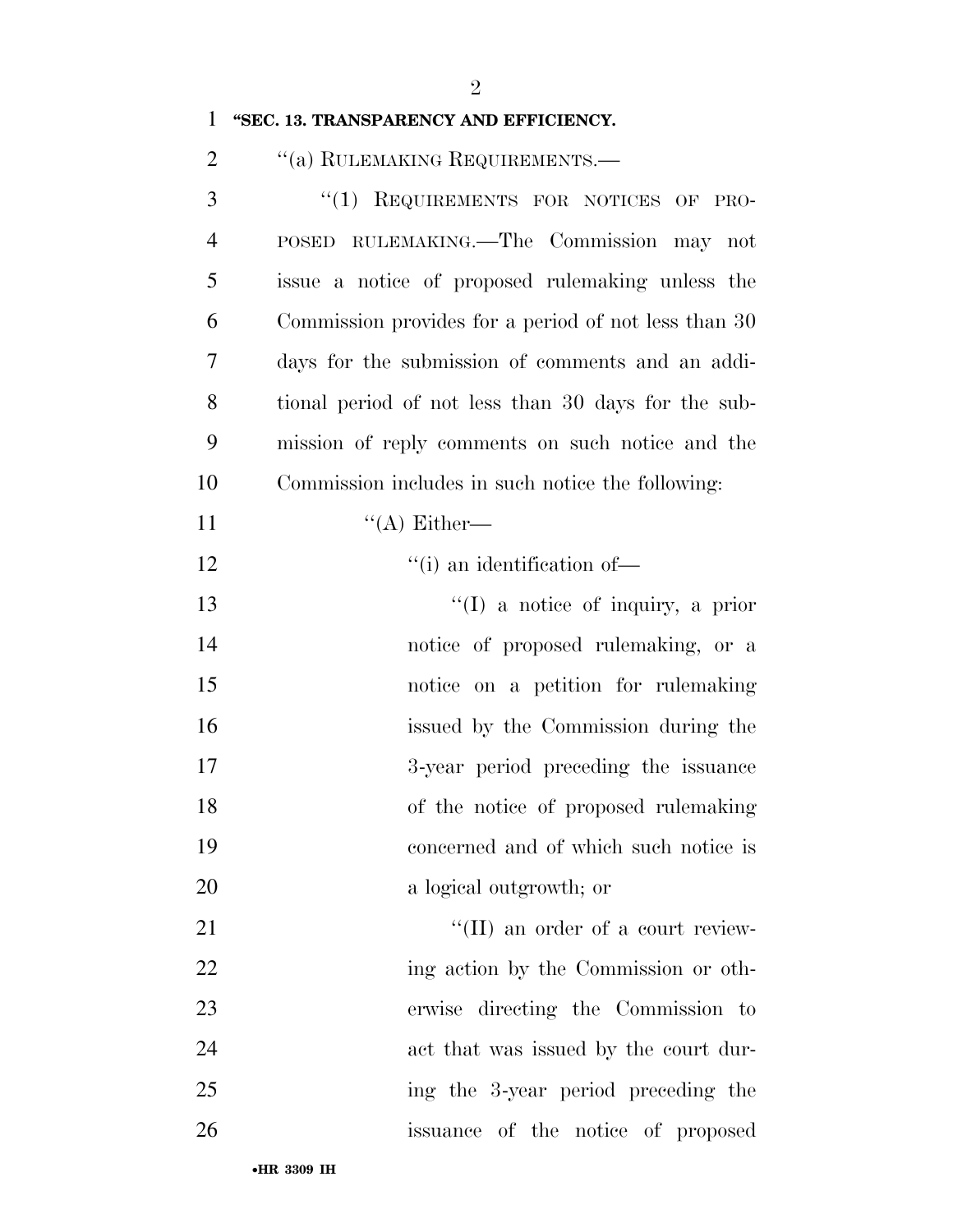- rulemaking concerned and in response 2 to which such notice is being issued; or ''(ii) a finding (together with a brief statement of reasons therefor)—  $\mathfrak{g}$   $\mathfrak{t}'(I)$  that the proposed rule or the proposed amendment of an existing rule will not impose additional bur- dens on industry or consumers; or ''(II) for good cause, that a no-11 tice of inquiry is impracticable, unnec- essary, or contrary to the public inter- est. 14  $\langle$  (B) The specific language of the proposed rule or the proposed amendment of an existing rule. 17  $\langle \text{C} \rangle$  In the case of a proposal to create a program activity, proposed performance meas- ures for evaluating the effectiveness of the pro- gram activity. 21  $\langle (D) \rangle$  In the case of a proposal to substan-22 tially change a program activity— 23  $(1)$  proposed performance measures
- for evaluating the effectiveness of the pro-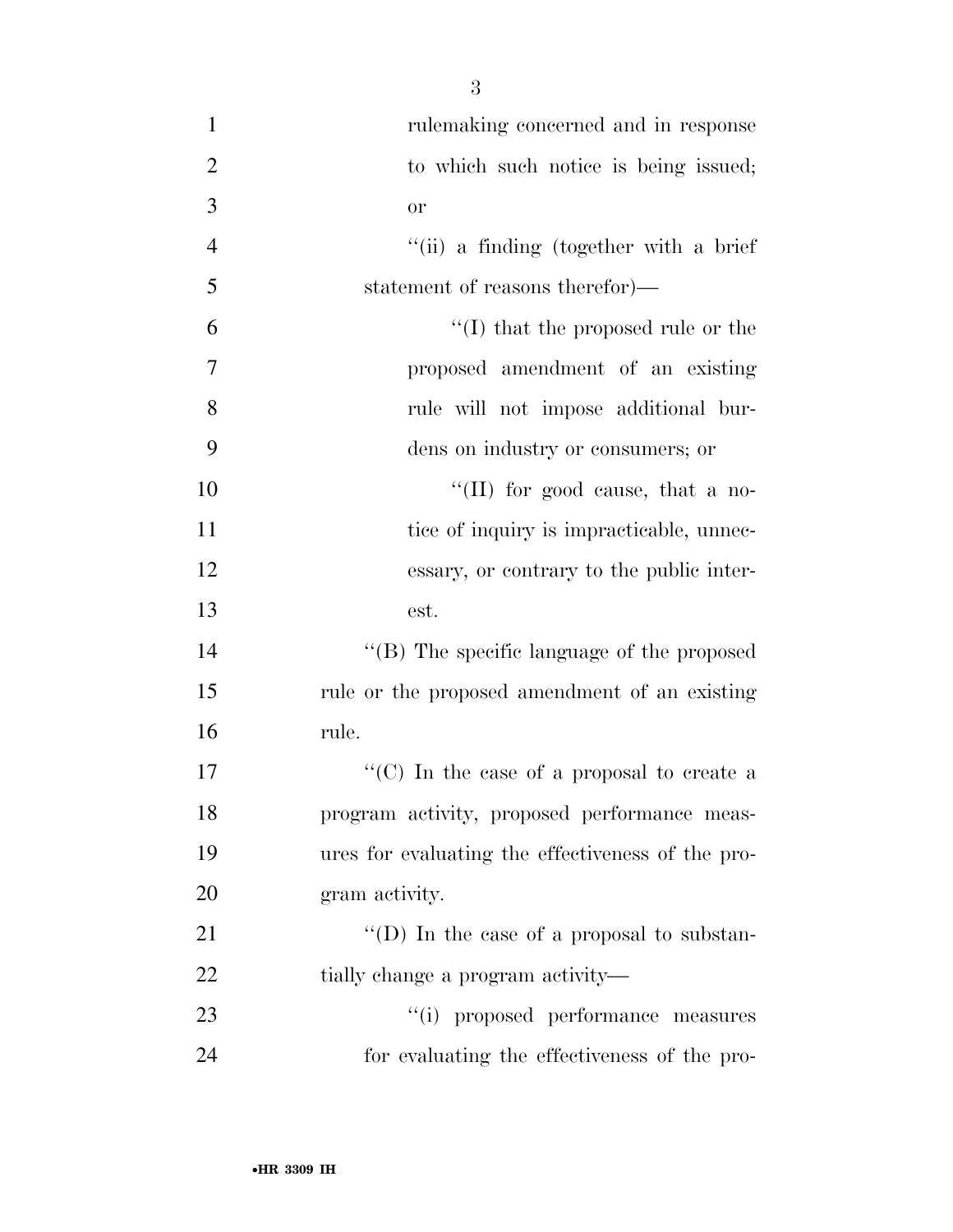| $\mathbf{1}$   | gram activity as proposed to be changed;            |
|----------------|-----------------------------------------------------|
| $\overline{2}$ | <b>or</b>                                           |
| $\mathfrak{Z}$ | "(ii) a proposed finding that existing              |
| $\overline{4}$ | performance measures will effectively               |
| 5              | evaluate the program activity as proposed           |
| 6              | to be changed.                                      |
| 7              | "(2) REQUIREMENTS FOR RULES.—Except as              |
| 8              | provided in the 3rd sentence of section $553(b)$ of |
| 9              | title 5, United States Code, the Commission may not |
| 10             | adopt or amend a rule unless—                       |
| 11             | $\lq\lq$ the specific language of the adopted       |
| 12             | rule or the amendment of an existing rule is a      |
| 13             | logical outgrowth of the specific language of a     |
| 14             | proposed rule or a proposed amendment of an         |
| 15             | existing rule included in a notice of proposed      |
| 16             | rulemaking, as described in subparagraph (B)        |
| 17             | of paragraph $(1)$ ;                                |
| 18             | "(B) such notice of proposed rulemaking—            |
| 19             | "(i) was issued in compliance with                  |
| 20             | such paragraph and during the 3-year pe-            |
| 21             | riod preceding the adoption of the rule or          |
| 22             | the amendment of an existing rule; and              |
| 23             | "(ii) is identified in the order making             |
| 24             | the adoption or amendment;                          |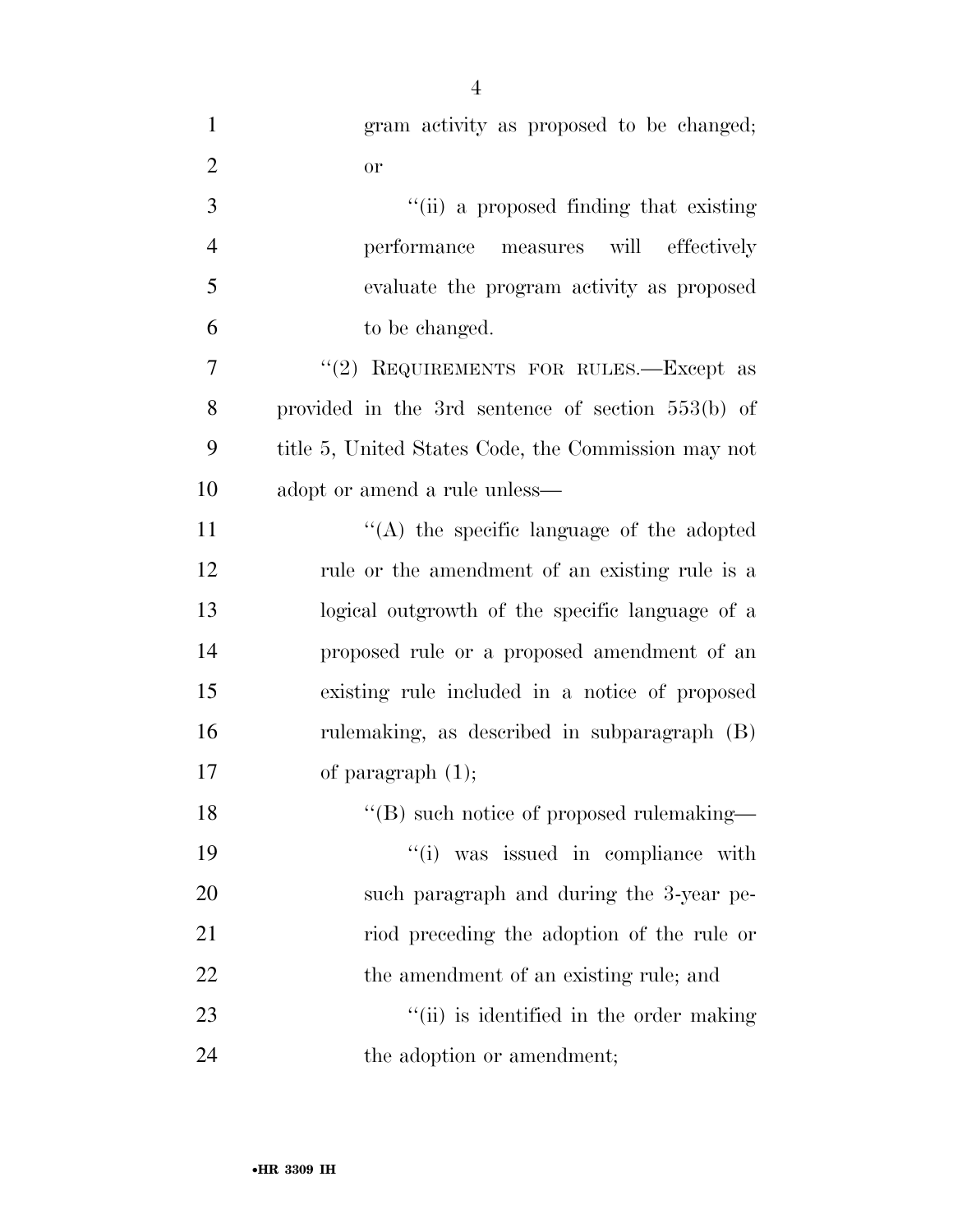| $\mathbf{1}$   | " $(C)$ in the case of the adoption of a rule     |
|----------------|---------------------------------------------------|
| $\overline{2}$ | or the amendment of an existing rule that may     |
| 3              | have an economically significant impact, the      |
| $\overline{4}$ | order contains—                                   |
| 5              | "(i) an identification and analysis of            |
| 6              | the specific market failure, actual con-          |
| 7              | sumer harm, burden of existing regulation,        |
| 8              | or failure of public institutions that war-       |
| 9              | rants the adoption or amendment; and              |
| 10             | "(ii) a reasoned determination that               |
| 11             | the benefits of the adopted rule or the           |
| 12             | amendment of an existing rule justify its         |
| 13             | costs (recognizing that some benefits and         |
| 14             | costs are difficult to quantify), taking into     |
| 15             | account alternative forms of regulation and       |
| 16             | the need to tailor regulation to impose the       |
| 17             | least burden on society, consistent with ob-      |
| 18             | taining regulatory objectives;                    |
| 19             | "(D) in the case of the adoption of a rule        |
| 20             | or the amendment of an existing rule that cre-    |
| 21             | ates a program activity, the order contains per-  |
| 22             | formance measures for evaluating the effective-   |
| 23             | ness of the program activity; and                 |
| 24             | $\lq\lq(E)$ in the case of the adoption of a rule |

or the amendment of an existing rule that sub-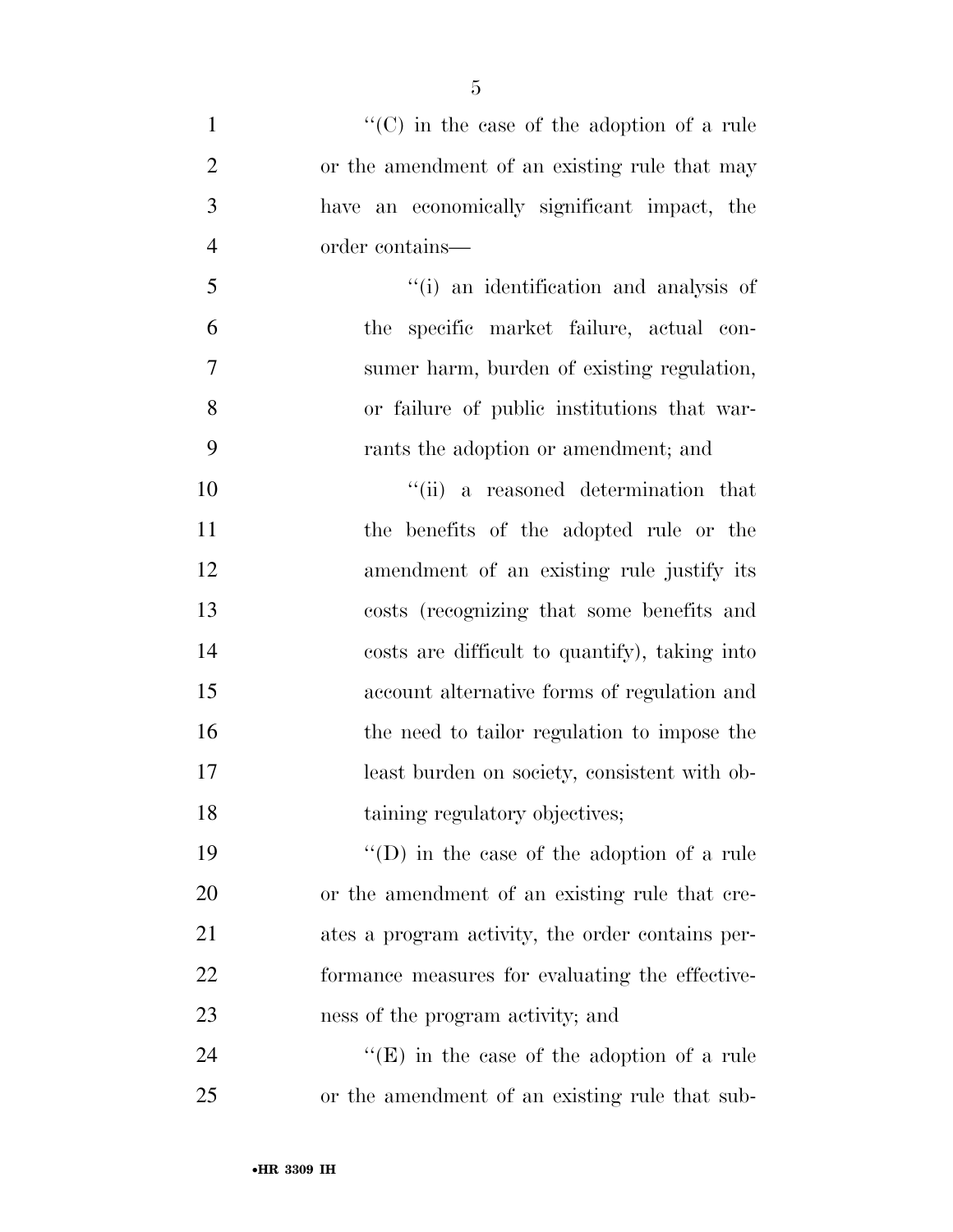| $\mathbf{1}$   | stantially changes a program activity, the order                |
|----------------|-----------------------------------------------------------------|
| $\overline{2}$ | contains—                                                       |
| 3              | "(i) performance measures for evalu-                            |
| $\overline{4}$ | ating the effectiveness of the program ac-                      |
| 5              | tivity as changed; or                                           |
| 6              | "(ii) a finding that existing perform-                          |
| 7              | ance measures will effectively evaluate the                     |
| 8              | program activity as changed.                                    |
| 9              | "(3) DATA FOR PERFORMANCE MEASURES.-                            |
| 10             | The Commission shall develop a performance meas-                |
| 11             | ure or proposed performance measure required by                 |
| 12             | this subsection to rely, where possible, on data al-            |
| 13             | ready collected by the Commission.                              |
| 14             | "(b) ADEQUATE DELIBERATION BY<br>COMMIS-                        |
| 15             | SIONERS.—The Commission shall by rule establish proce-          |
| 16             | dures for-                                                      |
| 17             | $\cdot\cdot\cdot(1)$ informing all Commissioners of the options |
| 18             | available to the Commission for resolving a petition,           |
| 19             | complaint, application, rulemaking, or other pro-               |
| 20             | ceeding;                                                        |
| 21             | $\lq(2)$ ensuring that all Commissioners have ade-              |
| 22             | quate time, prior to being required to decide a peti-           |
| 23             | tion, complaint, application, rulemaking, or other              |
| 24             | proceeding (including at a meeting held pursuant to             |
| 25             | section $5(d)$ , to review the proposed Commission de-          |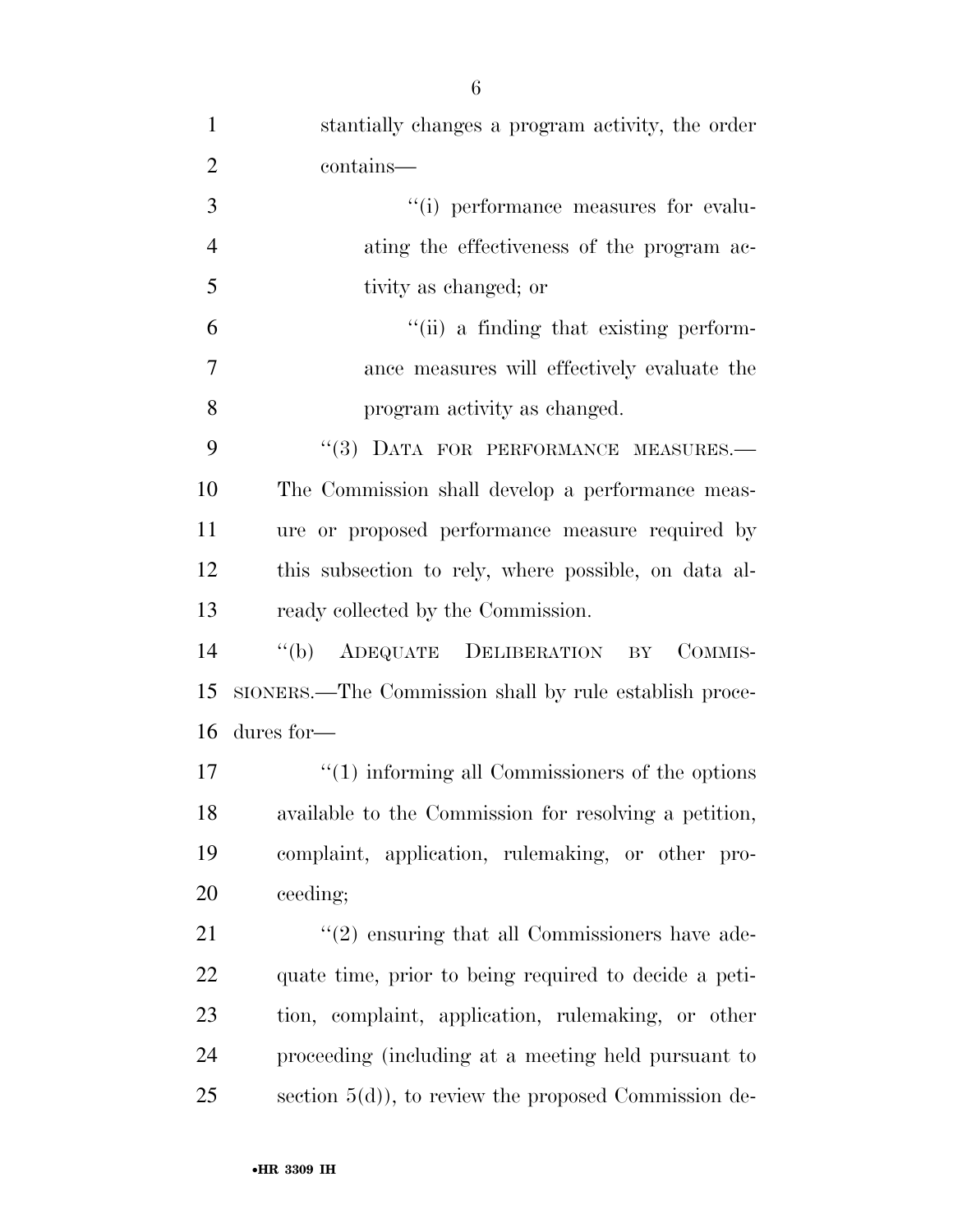| $\mathbf{1}$   | cision document, including the specific language of  |
|----------------|------------------------------------------------------|
| 2              | any proposed rule or any proposed amendment of an    |
| 3              | existing rule; and                                   |
| $\overline{4}$ | $(3)$ publishing the text of agenda items to be      |
| 5              | voted on at an open meeting in advance of such       |
| 6              | meeting so that the public has the opportunity to    |
| 7              | read the text before a vote is taken.                |
| 8              | "(c) NONPUBLIC COLLABORATIVE DISCUSSIONS.—           |
| 9              | " $(1)$ IN GENERAL.—Notwithstanding section          |
| 10             | 552b of title 5, United States Code, a bipartisan    |
| 11             | majority of Commissioners may hold a meeting that    |
| 12             | is closed to the public to discuss official business |
| 13             | $if$ —                                               |
| 14             | "(A) a vote or any other agency action is            |
| 15             | not taken at such meeting;                           |
| 16             | "(B) each person present at such meeting             |
| 17             | is a Commissioner, an employee of the Commis-        |
| 18             | sion, a member of a joint board established          |
| 19             | under section 410, or a person on the staff of       |
| 20             | such a joint board; and                              |
| 21             | $\lq\lq$ (C) an attorney from the Office of Gen-     |
| 22             | eral Counsel of the Commission is present at         |
| 23             | such meeting.                                        |
| 24             | DISCLOSURE OF NONPUBLIC COLLABO-<br>(2)              |
| 25             | RATIVE DISCUSSIONS.—Not later than 2 business        |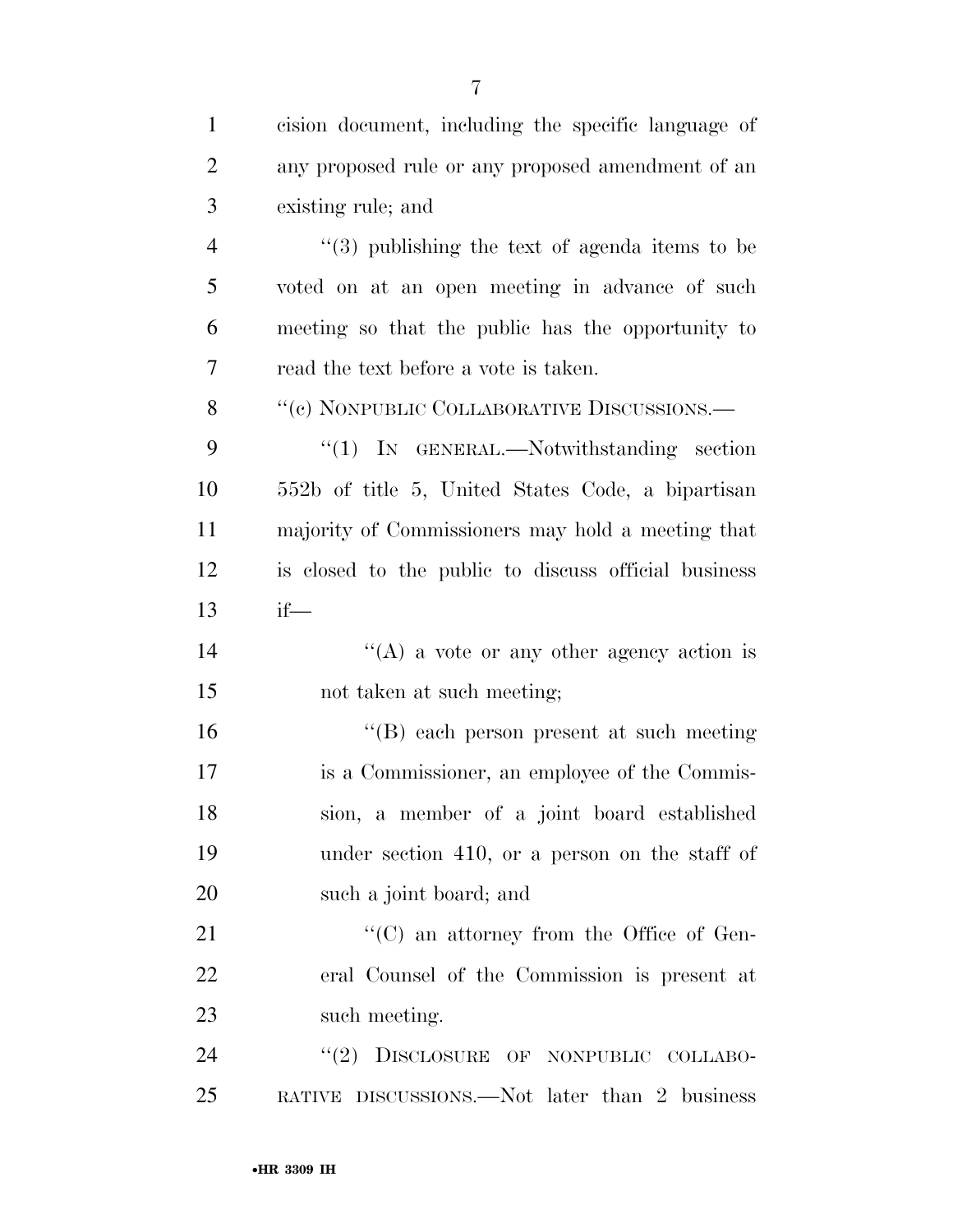| $\mathbf{1}$   | days after the conclusion of a meeting held under          |
|----------------|------------------------------------------------------------|
| $\overline{2}$ | paragraph (1), the Commission shall publish a dis-         |
| 3              | closure of such meeting, including—                        |
| $\overline{4}$ | $\lq\lq$ a list of the persons who attended                |
| 5              | such meeting; and                                          |
| 6              | "(B) a summary of the matters discussed                    |
| 7              | at such meeting, except for such matters as the            |
| 8              | Commission determines may be withheld under                |
| 9              | section $552b(c)$ of title 5, United States Code.          |
| 10             | "(3) PRESERVATION OF OPEN MEETINGS RE-                     |
| 11             | QUIREMENTS FOR AGENCY ACTION.—Nothing in this              |
| 12             | subsection shall limit the applicability of section        |
| 13             | 552b of title 5, United States Code, with respect to       |
| 14             | a meeting of Commissioners other than that de-             |
| 15             | scribed in paragraph $(1)$ .                               |
| 16             | "(d) INITIATION OF ITEMS BY BIPARTISAN MAJOR-              |
| 17             | ITY.—The Commission shall by rule establish procedures     |
|                | 18 for allowing a bipartisan majority of Commissioners to— |
| 19             | $\lq(1)$ direct Commission staff to draft an order,        |
| 20             | decision, report, or action for review by the Commis-      |
| 21             | sion;                                                      |
| 22             | $\lq(2)$ require Commission approval of an order,          |
| 23             | decision, report, or action with respect to a function     |
| 24             | of the Commission delegated under section $5(e)(1)$ ;      |
| 25             | and                                                        |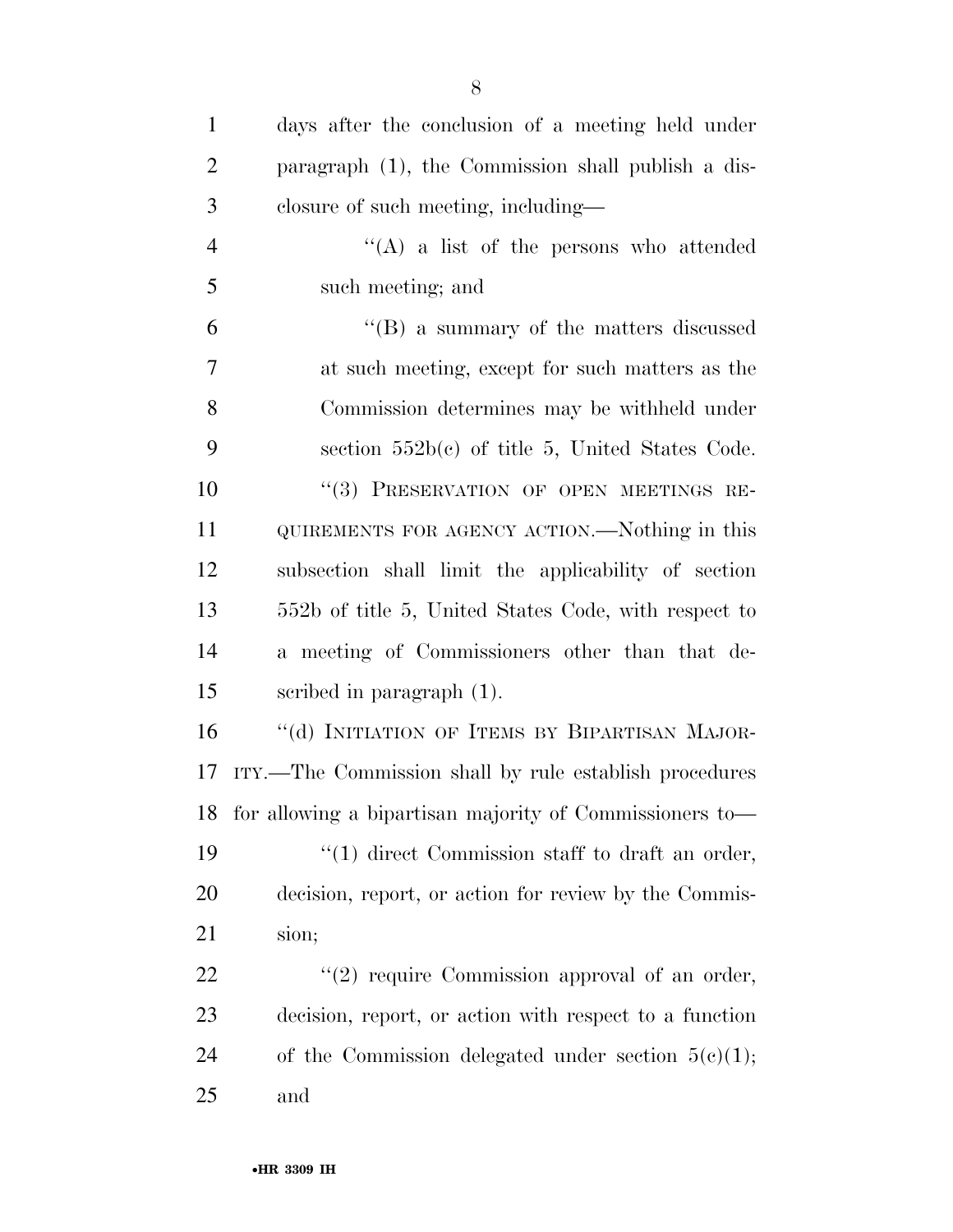| $\mathbf{1}$   | $(3)$ place an order, decision, report, or action      |
|----------------|--------------------------------------------------------|
| $\overline{2}$ | on the agenda of an open meeting.                      |
| 3              | "(e) PUBLIC REVIEW OF CERTAIN REPORTS AND EX           |
| $\overline{4}$ | PARTE COMMUNICATIONS.                                  |
| 5              | "(1) IN GENERAL.—Except as provided in para-           |
| 6              | graph $(2)$ , the Commission may not rely, in any      |
| 7              | order, decision, report, or action, on-                |
| 8              | "(A) a statistical report or report to Con-            |
| 9              | gress, unless the Commission has published and         |
| 10             | made such report available for comment for not         |
| 11             | less than a 30-day period prior to the adoption        |
| 12             | of such order, decision, report, or action; or         |
| 13             | $\lq\lq (B)$ an ex parte communication or any fil-     |
| 14             | ing with the Commission, unless the public has         |
| 15             | been afforded adequate notice of and oppor-            |
| 16             | tunity to respond to such communication or fil-        |
| 17             | ing, in accordance with procedures to be estab-        |
| 18             | lished by the Commission by rule.                      |
| 19             | "(2) EXCEPTION.—Paragraph $(1)$ does<br>not            |
| 20             | apply when the Commission for good cause finds         |
| 21             | (and incorporates the finding and a brief statement    |
| 22             | of reasons therefor in the order, decision, report, or |
| 23             | action) that publication or availability of a report   |
| 24             | under subparagraph $(A)$ of such paragraph or notice   |
| 25             | of and opportunity to respond to an ex parte com-      |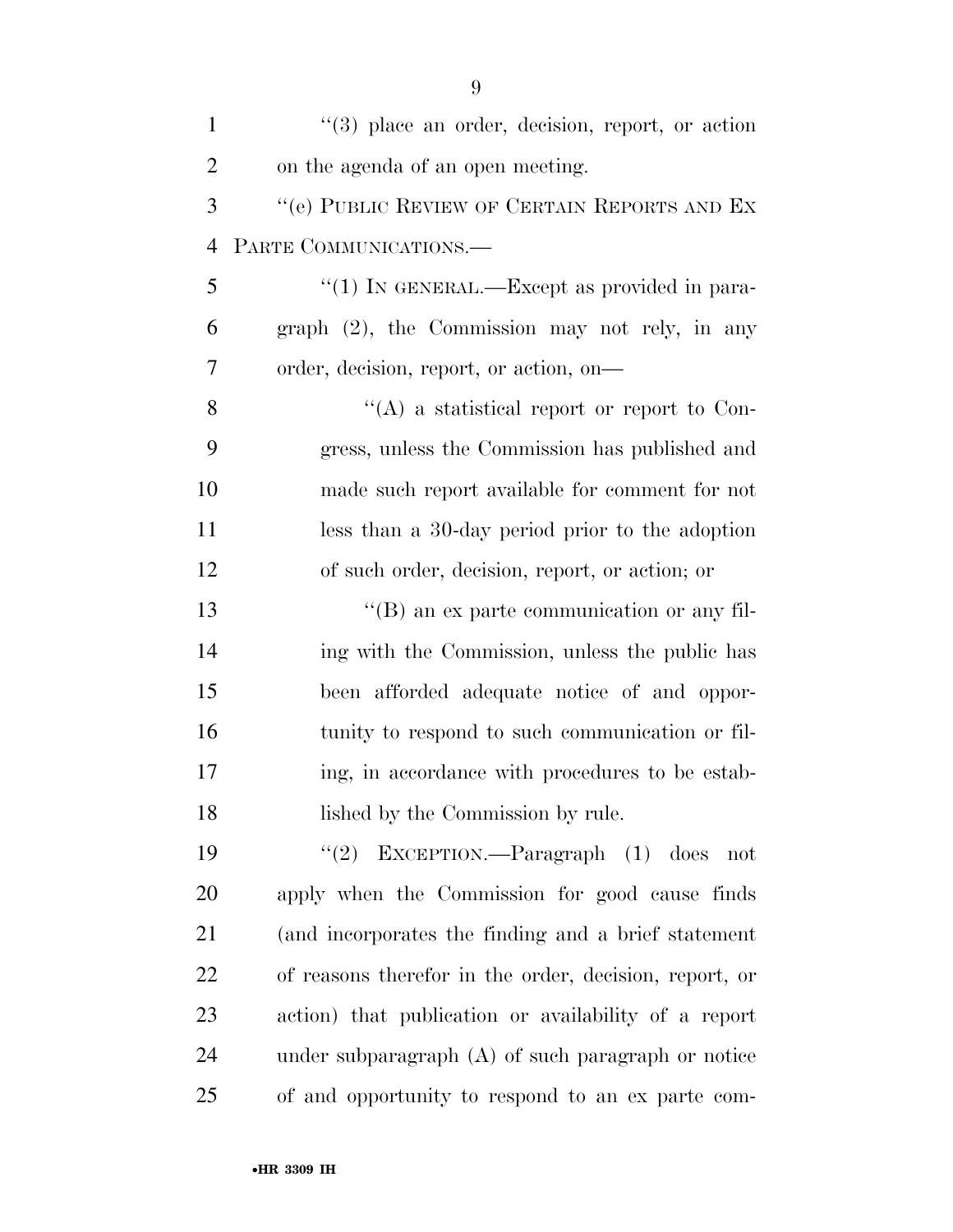munication under subparagraph (B) of such para- graph are impracticable, unnecessary, or contrary to the public interest.

 ''(f) PUBLICATION OF STATUS OF CERTAIN PRO- CEEDINGS AND ITEMS.—The Commission shall by rule es- tablish procedures for publishing the status of all open rulemaking proceedings and all proposed orders, decisions, reports, or actions on circulation for review by the Com- missioners, including which Commissioners have not cast a vote on an order, decision, report, or action that has been on circulation for more than 60 days.

 ''(g) DEADLINES FOR ACTION.—The Commission shall by rule establish deadlines for any Commission order, decision, report, or action for each of the various cat- egories of petitions, applications, complaints, and other fil- ings seeking Commission action, including filings seeking 17 action through authority delegated under section  $5(c)(1)$ . 18 "(h) PROMPT RELEASE OF CERTAIN REPORTS AND DECISION DOCUMENTS.—

20 "(1) STATISTICAL REPORTS AND REPORTS TO CONGRESS.—

22 "(A) RELEASE SCHEDULE.—Not later 23 than January 15th of each year, the Commis- sion shall identify, catalog, and publish an an-ticipated release schedule for all statistical re-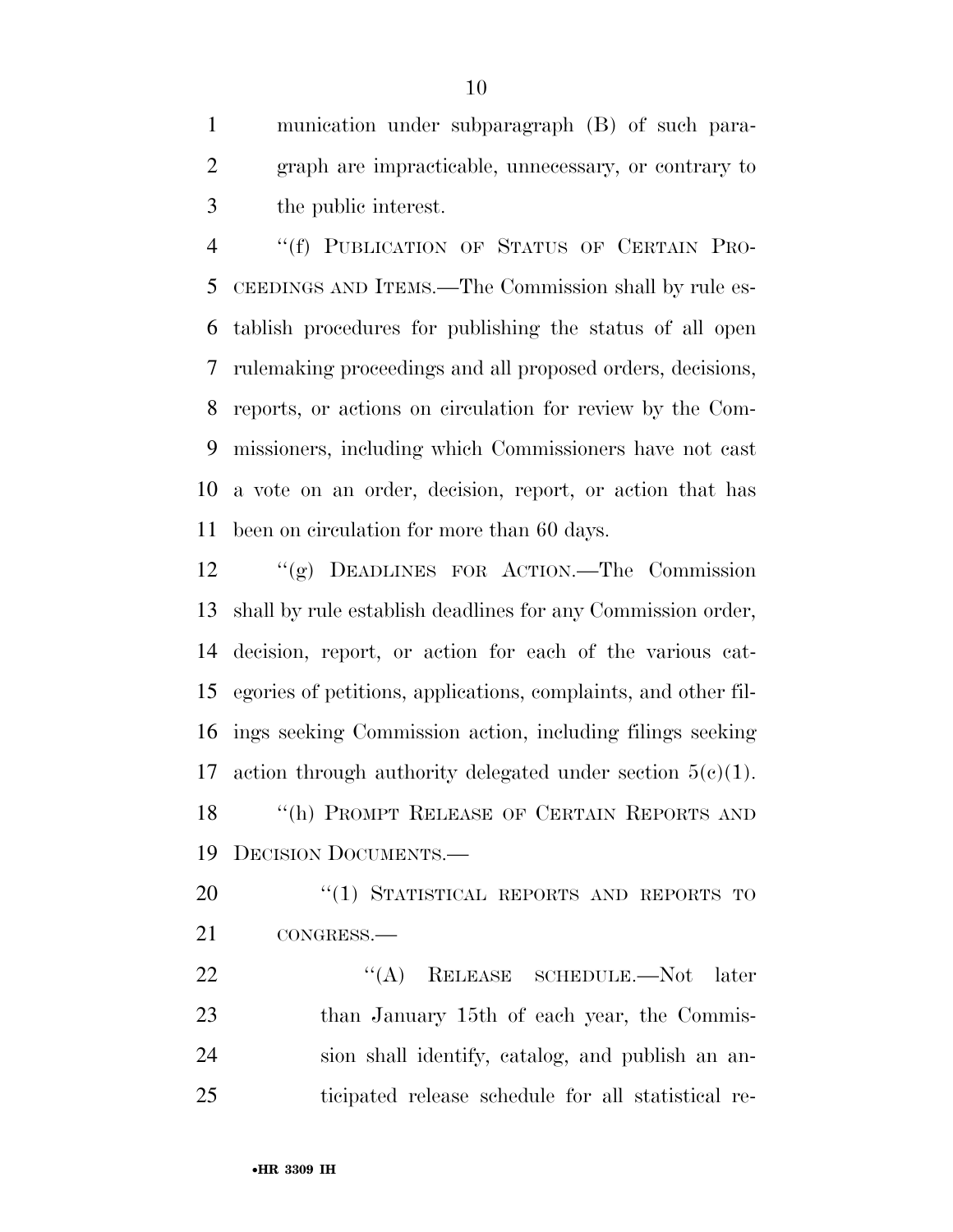| $\mathbf{1}$   | ports and reports to Congress that are regularly      |
|----------------|-------------------------------------------------------|
| $\overline{2}$ | or intermittently released by the Commission          |
| 3              | and will be released during such year.                |
| $\overline{4}$ | PUBLICATION DEADLINES.—The<br>$\lq\lq (B)$            |
| 5              | Commission shall publish each report identified       |
| 6              | in a schedule published under subparagraph (A)        |
| 7              | not later than the date indicated in such sched-      |
| 8              | ule for the anticipated release of such report.       |
| 9              | "(2) DECISION DOCUMENTS.—The Commission               |
| 10             | shall publish each order, decision, report, or action |
| 11             | not later than 7 days after the date of the adoption  |
| 12             | of such order, decision, report, or action.           |
| 13             | $``(3)$ EFFECT IF DEADLINES NOT MET.—                 |
| 14             | "(A) NOTIFICATION OF CONGRESS.—If the                 |
| 15             | Commission fails to publish an order, decision,       |
| 16             | report, or action by a deadline described in          |
| 17             | paragraph $(1)(B)$ or $(2)$ , the Commission shall,   |
| 18             | not later than 7 days after such deadline and         |
| 19             | every 14 days thereafter until the publication of     |
| 20             | the order, decision, report, or action, notify by     |
| 21             | letter the chairpersons and ranking members of        |
| 22             | the Committee on Energy and Commerce of the           |
| 23             | House of Representatives and the Committee            |
| 24             | on Commerce, Science, and Transportation of           |
| 25             | the Senate. Such letter shall identify such           |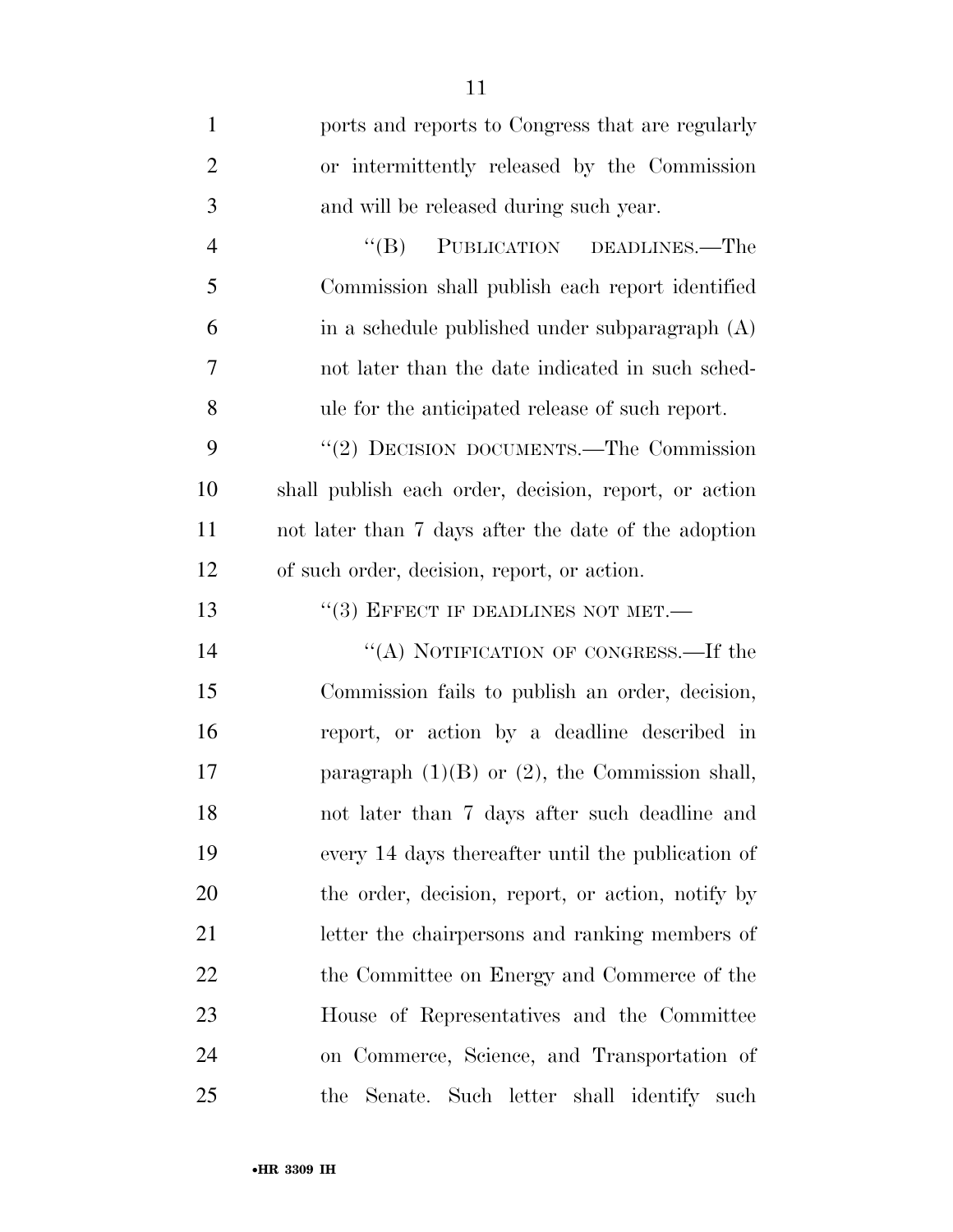| $\mathbf{1}$   | order, decision, report, or action, specify the       |
|----------------|-------------------------------------------------------|
| $\overline{2}$ | deadline, and describe the reason for the delay.      |
| 3              | The Commission shall publish such letter.             |
| $\overline{4}$ | "(B) NO IMPACT ON EFFECTIVENESS.-                     |
| 5              | The failure of the Commission to publish an           |
| 6              | order, decision, report, or action by a deadline      |
| 7              | described in paragraph $(1)(B)$ or $(2)$ shall not    |
| 8              | render such order, decision, report, or action in-    |
| 9              | effective when published.                             |
| 10             | "(i) BIANNUAL SCORECARD REPORTS.-                     |
| 11             | "(1) IN GENERAL.—For the 6-month period be-           |
| 12             | ginning on January 1st of each year and the 6-        |
| 13             | month period beginning on July 1st of each year,      |
| 14             | the Commission shall prepare a report on the per-     |
| 15             | formance of the Commission in conducting its pro-     |
| 16             | ceedings and meeting the deadlines established        |
| 17             | under subsections (g), $(h)(1)(B)$ , and $(h)(2)$ .   |
| 18             | CONTENTS.—Each report required by<br>(2)              |
| 19             | paragraph (1) shall contain detailed statistics<br>on |
| 20             | such performance, including, with respect to each     |
| 21             | Bureau of the Commission—                             |
| 22             | $\lq\lq$ in the case of performance in meeting        |
| 23             | the deadlines established under subsection (g),       |
| 24             | with respect to each category established under       |
| 25             | such subsection-                                      |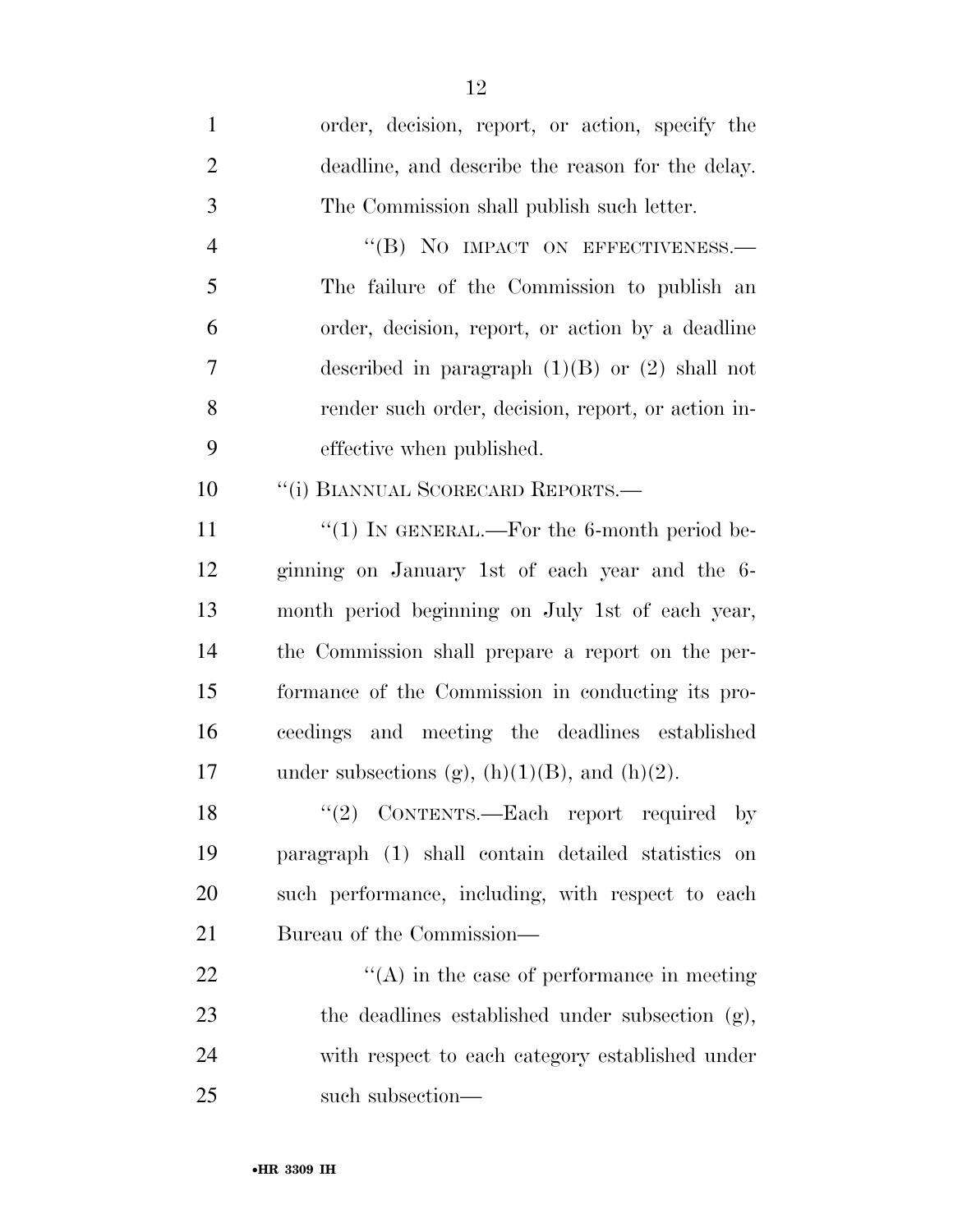| $\mathbf{1}$   | "(i) the number of petitions, applica-            |
|----------------|---------------------------------------------------|
| $\overline{2}$ | tions, complaints, and other filings seeking      |
| 3              | Commission action that were pending on            |
| $\overline{4}$ | the last day of the period covered by such        |
| 5              | report;                                           |
| 6              | "(ii) the number of filings described             |
| 7              | in clause (i) that were not resolved by the       |
| 8              | deadlines established under such<br>sub-          |
| 9              | section and the average length of time            |
| 10             | such filings have been pending; and               |
| 11             | "(iii) for petitions, applications, com-          |
| 12             | plaints, and other filings seeking Commis-        |
| 13             | sion action that were resolved during such        |
| 14             | period, the average time between initiation       |
| 15             | and resolution and the percentage resolved        |
| 16             | by the deadlines established under such           |
| 17             | subsection;                                       |
| 18             | $\lq\lq$ (B) in the case of proceedings before an |
| 19             | administrative law judge—                         |
| 20             | "(i) the number of such proceedings               |
| 21             | completed during such period; and                 |
| 22             | "(ii) the number of such proceedings              |
| 23             | pending on the last day of such period; and       |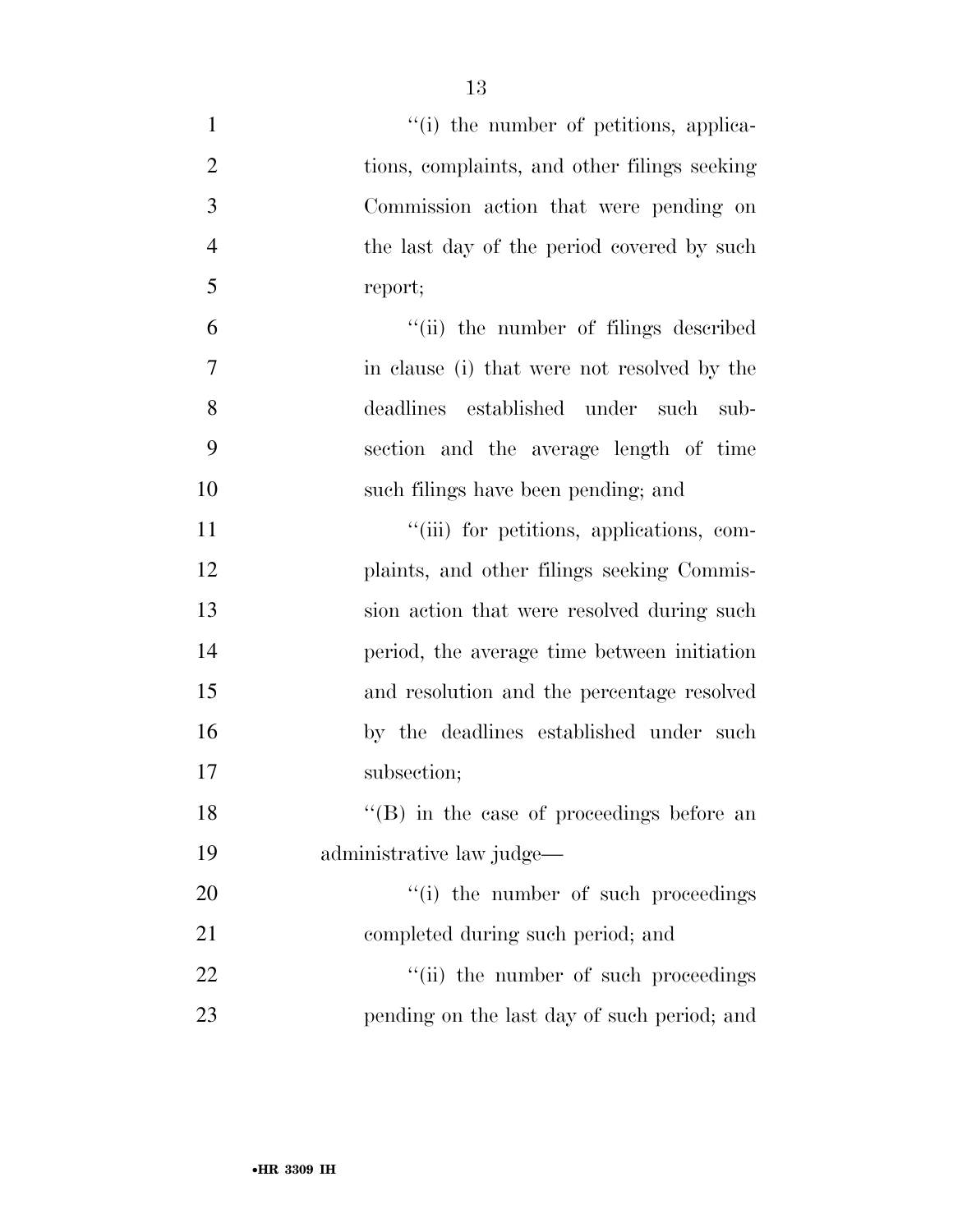1  $\lq(0)$  the number of independent studies or analyses published by the Commission during such period.

 ''(3) PUBLICATION AND SUBMISSION.—The Commission shall publish and submit to the Com- mittee on Energy and Commerce of the House of Representatives and the Committee on Commerce, Science, and Transportation of the Senate each re- port required by paragraph (1) not later than the date that is 30 days after the last day of the period covered by such report.

12 "(j) TRANSACTION REVIEW STANDARDS.—

13 "(1) IN GENERAL.—The Commission shall con- dition its approval of a transfer of lines, a transfer of licenses, or any other transaction under section 214, 309, or 310 or any other provision of this Act only if—

18 ''(A) the imposed condition is narrowly tai- lored to remedy a harm that arises as a direct result of the specific transfer or specific trans- action that this Act empowers the Commission to review; and

23 ''(B) the Commission could impose a simi- lar requirement under the authority of a spe-cific provision of law other than a provision em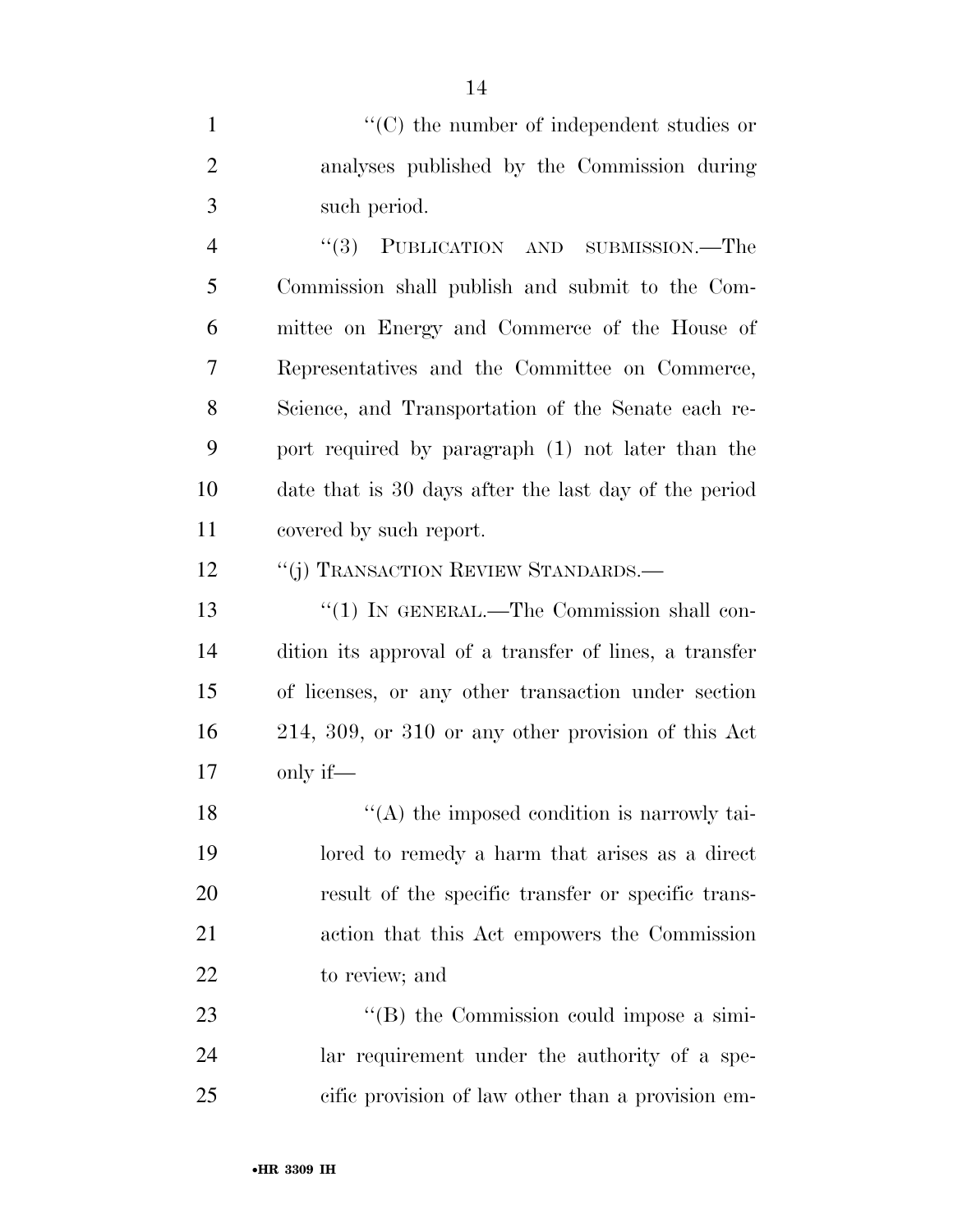powering the Commission to review a transfer of lines, a transfer of licenses, or other trans-action.

4 "(2) EXCLUSIONS.—In reviewing a transfer of lines, a transfer of licenses, or any other transaction under section 214, 309, or 310 or any other provi- sion of this Act, the Commission may not consider a voluntary commitment of a party to such transfer or transaction unless the Commission could adopt that voluntary commitment as a condition under paragraph (1).

12 "(k) FORM OF PUBLICATION.—

13 "(1) In GENERAL.—In complying with a re- quirement of this section to publish a document, the Commission shall publish such document on its website, in addition to publishing such document in any other form that the Commission is required to use or is permitted to and chooses to use.

19 ''(2) EXCEPTION.—The Commission shall by rule establish procedures for redacting documents required to be published by this section so that the published versions of such documents do not con-tain—

24 ''(A) information the publication of which would be detrimental to national security,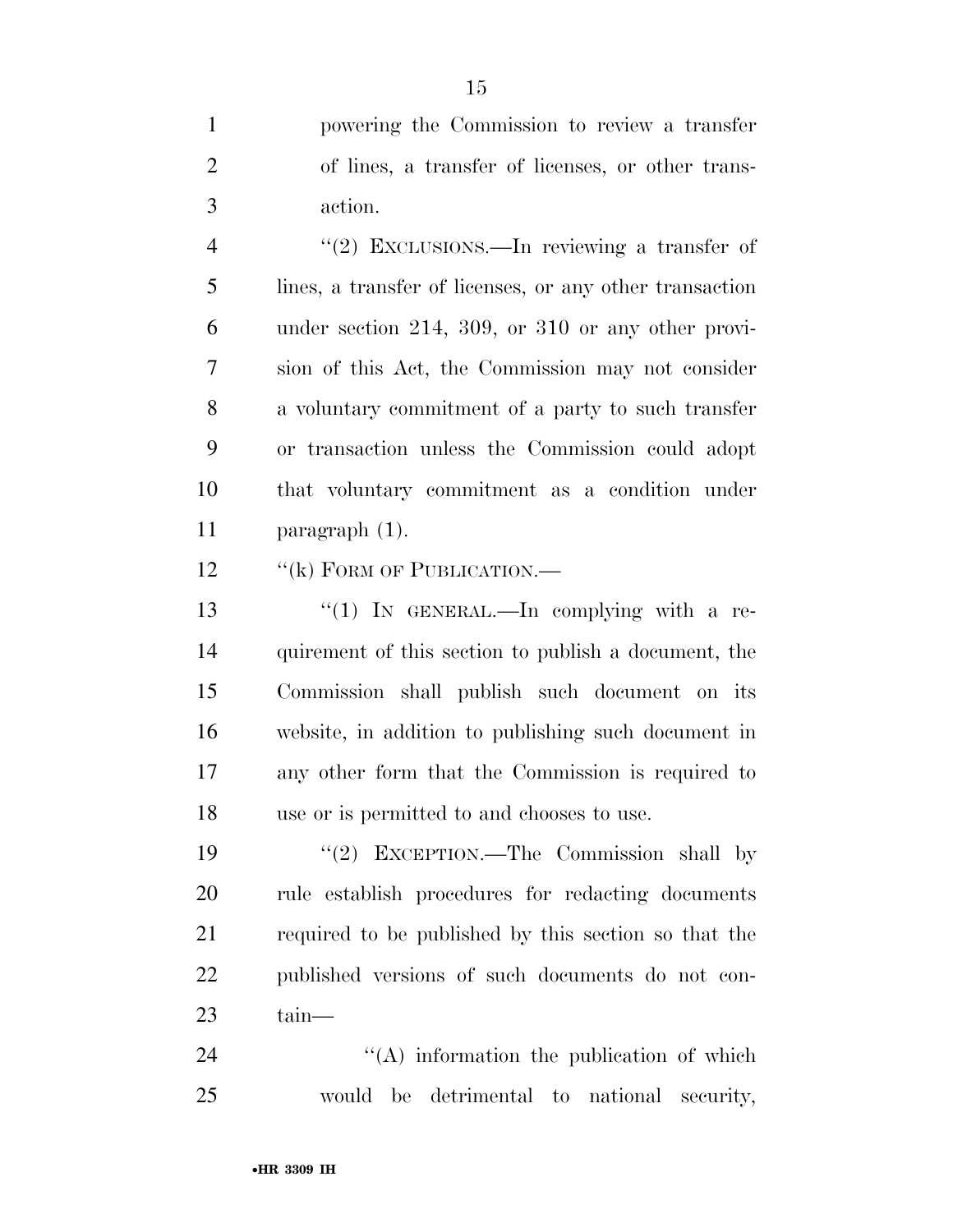| $\mathbf{1}$   | homeland security, law enforcement, or public        |
|----------------|------------------------------------------------------|
| $\overline{2}$ | safety; or                                           |
| $\mathfrak{Z}$ | "(B) information that is proprietary or              |
| $\overline{4}$ | confidential.                                        |
| 5              | "(1) DEFINITIONS.—In this section:                   |
| 6              | "(1) AMENDMENT.—The term 'amendment' in-             |
| 7              | cludes, when used with respect to an existing rule,  |
| 8              | the deletion of such rule.                           |
| 9              | "(2) BIPARTISAN MAJORITY.—The term 'bipar-           |
| 10             | tisan majority' means, when used with respect to a   |
| 11             | group of Commissioners, that such group—             |
| 12             | "(A) is a group of 3 or more Commis-                 |
| 13             | sioners; and                                         |
| 14             | $\lq\lq$ (B) includes, for each political party of   |
| 15             | which any Commissioner is a member, at least         |
| 16             | 1 Commissioner who is a member of such polit-        |
| 17             | ical party, and, if any Commissioner has no po-      |
| 18             | litical party affiliation, at least one unaffiliated |
| 19             | Commissioner.                                        |
| 20             | "(3) ECONOMICALLY SIGNIFICANT IMPACT.-               |
| 21             | The term 'economically significant impact' means an  |
| 22             | effect on the economy of $$100,000,000$ or more an-  |
| 23             | nually or a material adverse effect on the economy,  |
| 24             | a sector of the economy, productivity, competition,  |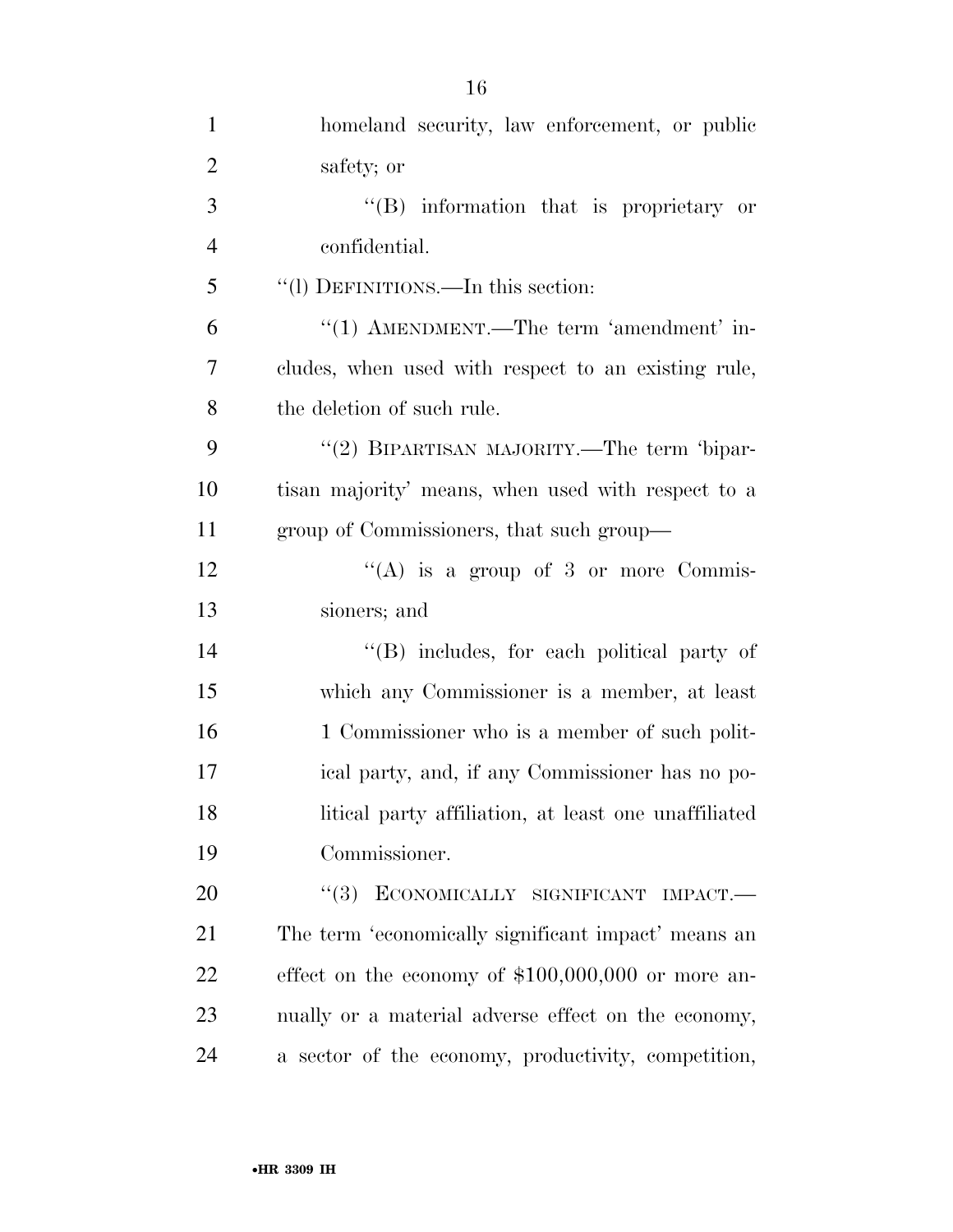| $\mathbf{1}$   | jobs, the environment, public health or safety, or      |
|----------------|---------------------------------------------------------|
| $\overline{2}$ | State, local, or tribal governments or communities.     |
| 3              | "(4) PERFORMANCE MEASURE.—The term 'per-                |
| $\overline{4}$ | formance measure' means an objective and quantifi-      |
| 5              | able outcome measure or output measure (as such         |
| 6              | terms are defined in section 1115 of title 31, United   |
| 7              | States Code).                                           |
| 8              | "(5) PROGRAM ACTIVITY.—The term 'program                |
| 9              | activity' has the meaning given such term in section    |
| 10             | 1115 of title 31, United States Code, except that       |
| 11             | such term also includes any annual collection or dis-   |
| 12             | tribution or related series of collections or distribu- |
| 13             | tions by the Commission of an amount that is great-     |
| 14             | er than or equal to $$100,000,000$ .                    |
| 15             | "(6) OTHER DEFINITIONS.—The terms 'agency               |
| 16             | action', 'ex parte communication', and 'rule' have      |
| 17             | the meanings given such terms in section 551 of title   |
| 18             | 5, United States Code.".                                |
| 19             | (b) EFFECTIVE DATE AND IMPLEMENTING RULES.—             |
| 20             | $(1)$ EFFECTIVE DATE.—                                  |
| 21             | (A) IN GENERAL.—The requirements of                     |
| 22             | section 13 of the Communications Act of 1934,           |
| 23             | as added by subsection (a), shall apply begin-          |
| 24             | ning on the date that is 6 months after the date        |
| 25             | of the enactment of this Act.                           |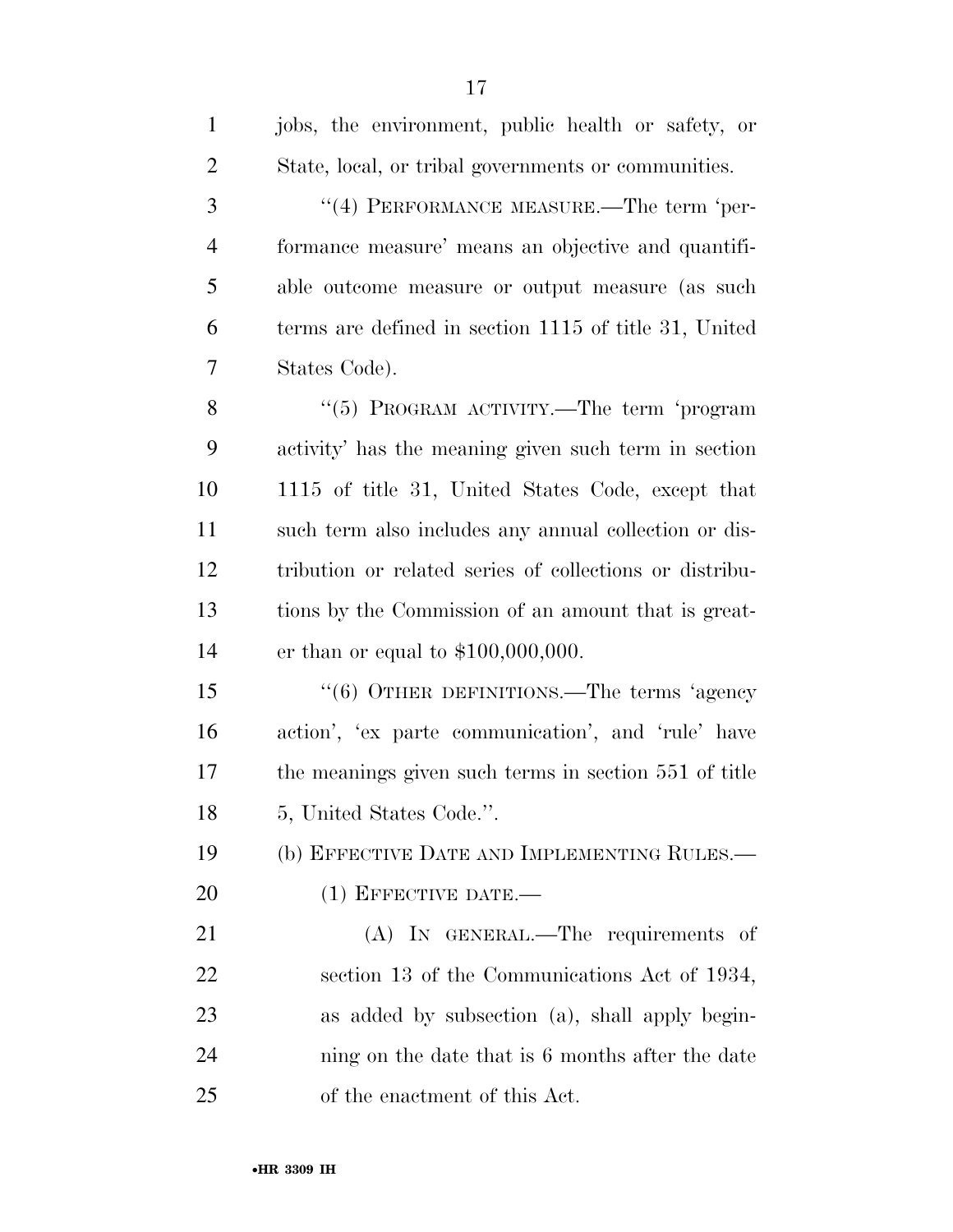| $\mathbf{1}$   | (B) PRIOR NOTICES OF PROPOSED RULE-                |
|----------------|----------------------------------------------------|
| $\overline{2}$ | MAKING.—If the Commission identifies under         |
| 3              | paragraph $(2)(B)(ii)$ of subsection (a) of such   |
| $\overline{4}$ | section 13 a notice of proposed rulemaking         |
| 5              | issued prior to the date of the enactment of this  |
| 6              | $Act$ —                                            |
| $\tau$         | such notice shall be deemed to<br>(i)              |
| 8              | have complied with paragraph (1) of such           |
| 9              | subsection; and                                    |
| 10             | (ii) if such notice did not contain the            |
| 11             | specific language of a proposed rule or a          |
| 12             | proposed amendment of an existing rule,            |
| 13             | paragraph $(2)(A)$ of such subsection shall        |
| 14             | be satisfied if the adopted rule or the            |
| 15             | amendment of an existing rule is a logical         |
| 16             | outgrowth of such notice.                          |
| 17             | (C) SCHEDULES AND REPORTS.—Notwith-                |
| 18             | standing subparagraph $(A)$ , subsections $(h)(1)$ |
| 19             | and (i) of such section shall apply with respect   |
| 20             | to 2013 and any year thereafter.                   |
| 21             | RULES.—The Federal Communications<br>(2)           |
| 22             | Commission shall promulgate the rules necessary to |
| 23             | carry out such section not later than 1 year after |
| 24             | the date of the enactment of this Act.             |